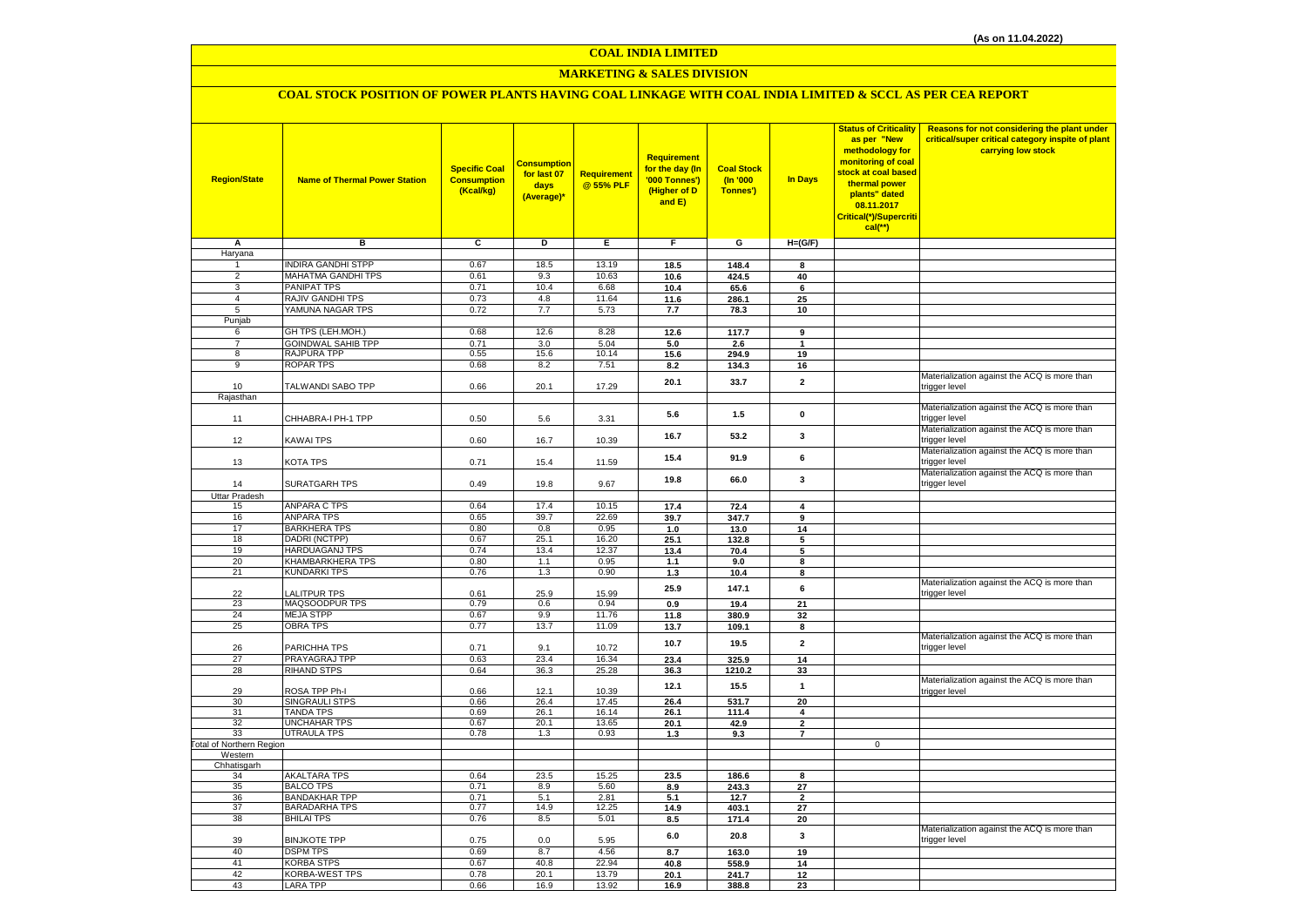### **MARKETING & SALES DIVISION**

### **COAL STOCK POSITION OF POWER PLANTS HAVING COAL LINKAGE WITH COAL INDIA LIMITED & SCCL AS PER CEA REPORT**

| <b>Region/State</b>          | <b>Name of Thermal Power Station</b>                | <b>Specific Coal</b><br><b>Consumption</b><br>(Kcal/kg) | <mark>Consumption</mark><br>for last 07<br>days<br>(Average)* | <b>Requirement</b><br>@ 55% PLF | <b>Requirement</b><br>for the day (In<br>'000 Tonnes')<br>(Higher of D<br>and E) | <b>Coal Stock</b><br>(In '000<br>Tonnes') | <b>In Days</b>               | <b>Status of Criticality</b><br>as per "New<br>methodology for<br>monitoring of coal<br>stock at coal based<br>thermal power<br>plants" dated<br>08.11.2017<br>Critical(*)/Supercriti<br>$cal$ (**) | Reasons for not considering the plant under<br>critical/super critical category inspite of plant<br>carrying low stock |
|------------------------------|-----------------------------------------------------|---------------------------------------------------------|---------------------------------------------------------------|---------------------------------|----------------------------------------------------------------------------------|-------------------------------------------|------------------------------|-----------------------------------------------------------------------------------------------------------------------------------------------------------------------------------------------------|------------------------------------------------------------------------------------------------------------------------|
| Α                            | в                                                   | c                                                       | Þ                                                             | Е                               | F                                                                                | G                                         | $H=(G/F)$                    |                                                                                                                                                                                                     |                                                                                                                        |
| 44                           | <b>NAWAPARA TPP</b>                                 | 0.79                                                    | 0.0                                                           | 6.28                            | 6.3                                                                              | 1.6                                       | 0                            |                                                                                                                                                                                                     | Materialization against the ACQ is more than<br>trigger level                                                          |
|                              |                                                     |                                                         |                                                               |                                 | 6.4                                                                              | 90.6                                      | 14                           |                                                                                                                                                                                                     |                                                                                                                        |
| 45<br>46                     | <b>PATHADI TPP</b>                                  | 0.65<br>0.68                                            | 6.4<br>27.6                                                   | 5.18                            | 27.6                                                                             |                                           | 22                           |                                                                                                                                                                                                     |                                                                                                                        |
|                              | SIPAT STPS                                          |                                                         |                                                               | 26.62                           |                                                                                  | 595.6                                     |                              |                                                                                                                                                                                                     | Materialization against the ACQ is more than                                                                           |
| 47                           | <b>TAMNAR TPP</b>                                   | 0.84                                                    | 32.3                                                          | 26.52                           | 32.3                                                                             | 171.9                                     | 5                            |                                                                                                                                                                                                     | trigger level                                                                                                          |
| 48                           | <b>JCHPINDA TPP</b>                                 | 0.75                                                    | 21.7                                                          | 14.22                           | 21.7                                                                             | 201.4                                     | 9                            |                                                                                                                                                                                                     | Materialization against the ACQ is more than<br>trigger level                                                          |
| Gujarat                      |                                                     |                                                         |                                                               |                                 |                                                                                  |                                           |                              |                                                                                                                                                                                                     |                                                                                                                        |
|                              |                                                     |                                                         |                                                               |                                 | 9.5                                                                              | 109.8                                     | 12                           |                                                                                                                                                                                                     | Materialization against the ACQ is more than                                                                           |
| 49<br>50                     | <b>GANDHI NAGAR TPS</b><br>SABARMATI (D-F STATIONS) | 0.69<br>0.57                                            | 9.5<br>4.7                                                    | 5.71<br>2.74                    | 4.7                                                                              | 34.3                                      | #REF!                        |                                                                                                                                                                                                     | trigger level                                                                                                          |
|                              |                                                     |                                                         |                                                               |                                 |                                                                                  |                                           |                              |                                                                                                                                                                                                     | Materialization against the ACQ is more than                                                                           |
| 51                           | UKAI TPS                                            | 0.67                                                    | 15.2                                                          | 9.85                            | 15.2                                                                             | 78.6                                      | 5                            |                                                                                                                                                                                                     | trigger level                                                                                                          |
|                              |                                                     |                                                         |                                                               |                                 | 26.4                                                                             | 101.5                                     | 4                            |                                                                                                                                                                                                     | Materialization against the ACQ is more than                                                                           |
| 52<br>Madhya Pradesh         | <b>WANAKBORI TPS</b>                                | 0.67                                                    | 26.4                                                          | 20.22                           |                                                                                  |                                           |                              |                                                                                                                                                                                                     | trigger level                                                                                                          |
| 53                           | AMARKANTAK EXT TPS                                  | 0.65                                                    | 3.1                                                           | 1.80                            | 3.1                                                                              | 47.6                                      | 16                           |                                                                                                                                                                                                     |                                                                                                                        |
| 54                           | <b>ANUPPUR TPP</b>                                  | 0.65                                                    | 16.3                                                          | 10.31                           | 16.3                                                                             | 332.0                                     | 20                           |                                                                                                                                                                                                     |                                                                                                                        |
| 55                           | <b>BINA TPS</b>                                     | 0.74                                                    | 6.9                                                           | 4.88                            | 6.9                                                                              | 34.3                                      | 5                            |                                                                                                                                                                                                     |                                                                                                                        |
| 56                           | GADARWARA TPP                                       | 0.66                                                    | 19.7                                                          | 13.93                           | 19.7                                                                             | 71.8                                      | $\overline{\mathbf{4}}$      |                                                                                                                                                                                                     | Materialization against the ACQ is more than<br>trigger level                                                          |
|                              |                                                     |                                                         |                                                               |                                 | 10.4                                                                             | 202.3                                     | 19                           |                                                                                                                                                                                                     | Materialization against the ACQ is more than                                                                           |
| 57<br>58                     | KHARGONE STPP<br>SANJAY GANDHI TPS                  | 0.60<br>0.82                                            | 10.4<br>14.7                                                  | 10.45<br>14.57                  |                                                                                  |                                           |                              |                                                                                                                                                                                                     | trigger level<br>Non payment of dues                                                                                   |
| 59                           | SATPURA TPS                                         | 0.67                                                    | 7.6                                                           | 11.79                           | 14.7<br>11.8                                                                     | 23.9<br>39.6                              | $\overline{\mathbf{2}}$<br>3 |                                                                                                                                                                                                     | Non Payment of Dues                                                                                                    |
| 60                           | <b>SEIONI TPP</b>                                   | 0.64                                                    | 9.9                                                           | 5.06                            | 9.9                                                                              | 77.2                                      | 8                            |                                                                                                                                                                                                     |                                                                                                                        |
| 61                           | SHREE SINGAJI TPP                                   | 0.71                                                    | 26.5                                                          | 23.50                           | 26.5                                                                             | 116.8                                     | $\overline{\mathbf{4}}$      |                                                                                                                                                                                                     | Non Payment of Dues                                                                                                    |
| 62                           | <b>VINDHYACHAL STPS</b>                             | 0.69                                                    | 63.3                                                          | 43.60                           | 63.3                                                                             | 1598.7                                    | 25                           |                                                                                                                                                                                                     |                                                                                                                        |
| Maharashtra                  |                                                     |                                                         |                                                               |                                 |                                                                                  |                                           |                              |                                                                                                                                                                                                     |                                                                                                                        |
|                              |                                                     |                                                         |                                                               |                                 | 18.9                                                                             | 68.5                                      | $\overline{\mathbf{4}}$      |                                                                                                                                                                                                     | Materialization against the ACQ is more than<br>trigger level                                                          |
| 63<br>64                     | AMRAVATI TPS<br><b>BHUSAWAL TPS</b>                 | 0.62<br>0.72                                            | 18.9<br>15.9                                                  | 11.07<br>11.44                  | 15.9                                                                             | 19.0                                      | $\mathbf{1}$                 |                                                                                                                                                                                                     | Non payment of dues                                                                                                    |
| 65                           | <b>BUTIBORI TPP</b>                                 | 0.67                                                    | 0.0                                                           | 5.31                            | 5.3                                                                              | 59.7                                      | 11                           |                                                                                                                                                                                                     |                                                                                                                        |
| 66                           | CHANDRAPUR(MAHARASHTRA) STPS                        | 0.78                                                    | 43.5                                                          | 30.17                           | 43.5                                                                             | 314.5                                     | $\overline{7}$               |                                                                                                                                                                                                     | Non payment of dues                                                                                                    |
|                              |                                                     |                                                         |                                                               |                                 | 5.9                                                                              | 2.1                                       | $\pmb{0}$                    |                                                                                                                                                                                                     | Materialization against the ACQ is more than                                                                           |
| 67                           | DAHANU TPS                                          | 0.62                                                    | 5.9                                                           | 4.09                            |                                                                                  |                                           |                              |                                                                                                                                                                                                     | trigger level<br>Materialization against the ACQ is more than                                                          |
| 68                           | DHARIWAL TPP                                        | 0.67                                                    | 8.4                                                           | 5.34                            | 8.4                                                                              | 73.8                                      | 9                            |                                                                                                                                                                                                     | trigger level                                                                                                          |
|                              |                                                     |                                                         |                                                               |                                 | 5.6                                                                              | 42.5                                      | 8                            |                                                                                                                                                                                                     | Materialization against the ACQ is more than                                                                           |
| 69<br>70                     | <b>GMR WARORA TPS</b><br>KHAPARKHEDA TPS            | 0.67<br>0.89                                            | 5.6<br>21.5                                                   | 5.29<br>15.72                   | 21.5                                                                             | 147.7                                     | $\overline{7}$               |                                                                                                                                                                                                     | trigger level                                                                                                          |
| 71                           | KORADI TPS                                          | 0.76                                                    | 24.6                                                          | 22.08                           | 24.6                                                                             | 59.6                                      | $\mathbf{2}$                 |                                                                                                                                                                                                     | Non payment of dues                                                                                                    |
| 72                           | <b>MAUDA TPS</b>                                    | 0.70                                                    | 34.6                                                          | 21.29                           | 34.6                                                                             | 62.2                                      | $\overline{2}$               |                                                                                                                                                                                                     |                                                                                                                        |
| 73                           | <b>NASIK TPS</b>                                    | 0.81                                                    | 6.6                                                           | 6.72                            | 6.7                                                                              | 16.2                                      | 2                            |                                                                                                                                                                                                     | Non payment of dues                                                                                                    |
| 74                           | PARAS TPS                                           | 0.74                                                    | 7.5                                                           | 4.90                            | 7.5                                                                              | 38.2                                      | 5                            |                                                                                                                                                                                                     | Non payment of dues                                                                                                    |
| 75                           | <b>PARLITPS</b>                                     | 0.67                                                    | 7.4                                                           | 6.65                            | 7.4                                                                              | 10.4                                      | $\mathbf{1}$                 |                                                                                                                                                                                                     | Non payment of dues                                                                                                    |
| 76                           | <b>SOLAPUR STPS</b>                                 | 0.56                                                    | 10.3                                                          | 9.73                            | 10.3                                                                             | 37.1                                      | $\overline{4}$               |                                                                                                                                                                                                     | Materialization against the ACQ is more than<br>trigger level                                                          |
|                              |                                                     |                                                         |                                                               |                                 | 47.2                                                                             | 206.9                                     | $\overline{\mathbf{4}}$      |                                                                                                                                                                                                     | Materialization against the ACQ is more than                                                                           |
| 77                           | <b>TIRORA TPS</b>                                   | 0.66                                                    | 47.2                                                          | 28.73                           |                                                                                  |                                           |                              |                                                                                                                                                                                                     | trigger level                                                                                                          |
| 78<br>otal of Western Region | WARDHA WARORA TPP                                   | 0.66                                                    | 6.0                                                           | 4.71                            | 6.0                                                                              | 141.4                                     | 23                           | $\mathbf 0$                                                                                                                                                                                         |                                                                                                                        |
| Southern                     |                                                     |                                                         |                                                               |                                 |                                                                                  |                                           |                              |                                                                                                                                                                                                     |                                                                                                                        |
| Andhra Pradesh               |                                                     |                                                         |                                                               |                                 |                                                                                  |                                           |                              |                                                                                                                                                                                                     |                                                                                                                        |
|                              |                                                     |                                                         |                                                               |                                 | 13.9                                                                             | 28.5                                      | $\mathbf{2}$                 |                                                                                                                                                                                                     | Materialization against the ACQ is more than                                                                           |
| 79                           | DAMODARAM SANJEEVAIAH TPS                           | 0.66                                                    | 13.9                                                          | 13.85                           |                                                                                  |                                           |                              |                                                                                                                                                                                                     | trigger level<br>Materialization against the ACQ is more than                                                          |
| 80                           | Dr. N.TATA RAO TPS                                  | 0.77                                                    | 30.5                                                          | 17.90                           | 30.5                                                                             | 53.1                                      | $\mathbf{2}$                 |                                                                                                                                                                                                     | trigger level                                                                                                          |
| 81                           | PAINAMPURAM TPP                                     | 0.59                                                    | 18.7                                                          | 10.21                           | 18.7                                                                             | 137.1                                     | $\overline{7}$               |                                                                                                                                                                                                     |                                                                                                                        |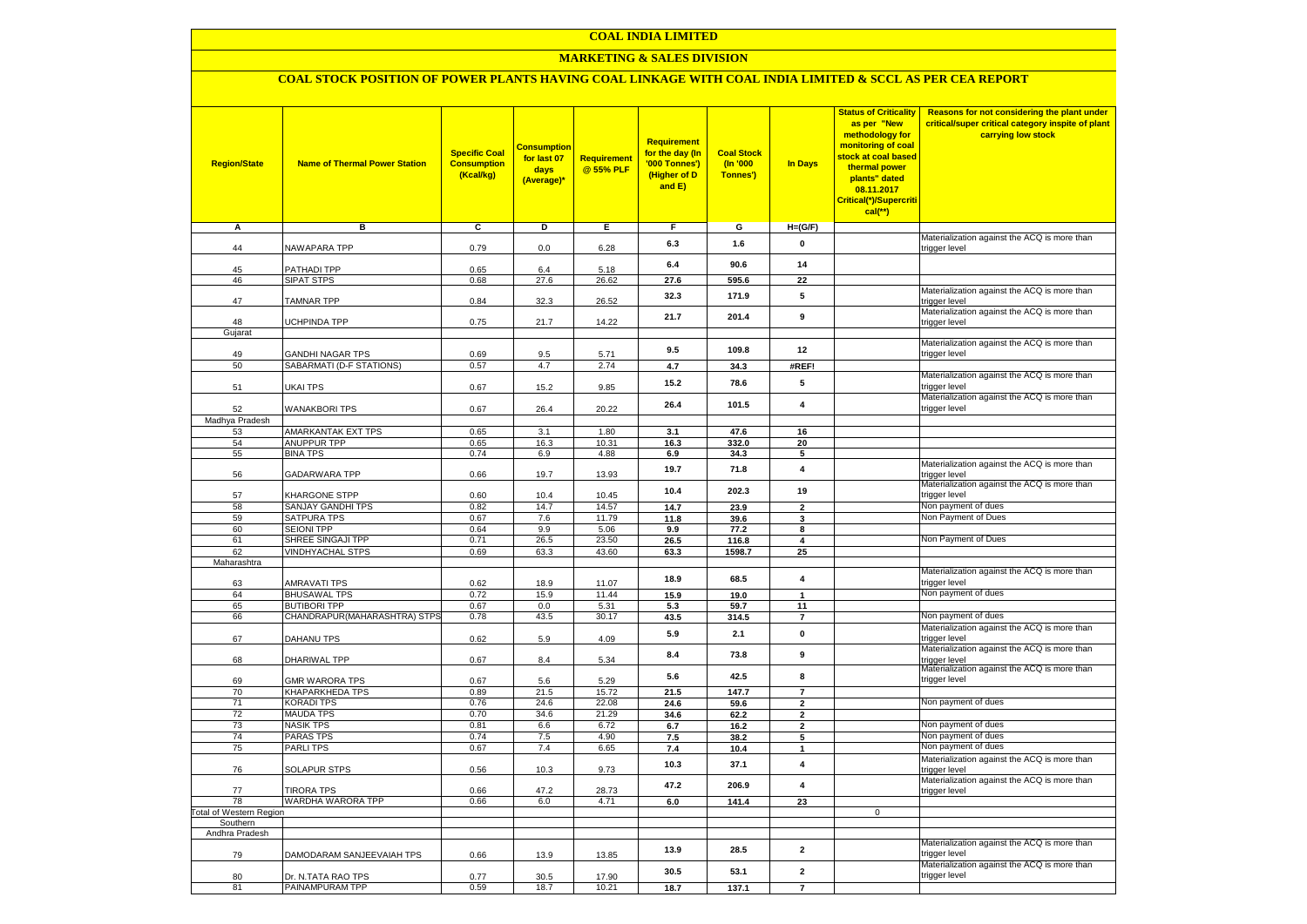### **MARKETING & SALES DIVISION**

# **COAL STOCK POSITION OF POWER PLANTS HAVING COAL LINKAGE WITH COAL INDIA LIMITED & SCCL AS PER CEA REPORT**

| <b>Region/State</b>             | <b>Name of Thermal Power Station</b> | <b>Specific Coal</b><br><b>Consumption</b><br>(Kcal/kg) | <b>Consumption</b><br>for last 07<br>days<br>(Average)* | <b>Requirement</b><br>@ 55% PLF | <b>Requirement</b><br>for the day (In<br>'000 Tonnes')<br>(Higher of D<br>and E) | <b>Coal Stock</b><br>$($ ln '000<br>Tonnes') | In Days                 | <b>Status of Criticality</b><br>as per "New<br>methodology for<br>monitoring of coal<br>stock at coal based<br>thermal power<br>plants" dated<br>08.11.2017<br>Critical(*)/Supercriti<br>$cal$ (**) | Reasons for not considering the plant under<br>critical/super critical category inspite of plant<br>carrying low stock |
|---------------------------------|--------------------------------------|---------------------------------------------------------|---------------------------------------------------------|---------------------------------|----------------------------------------------------------------------------------|----------------------------------------------|-------------------------|-----------------------------------------------------------------------------------------------------------------------------------------------------------------------------------------------------|------------------------------------------------------------------------------------------------------------------------|
| A                               | в                                    | c                                                       | D                                                       | Е                               | F.                                                                               | G                                            | $H=(G/F)$               |                                                                                                                                                                                                     |                                                                                                                        |
| 82                              | RAYALASEEMA TPS                      | 0.76                                                    | 20.1                                                    | 16.60                           | 20.1                                                                             | 40.2                                         | $\overline{2}$          |                                                                                                                                                                                                     | Materialization against the ACQ is more than<br>trigger level                                                          |
| 83                              | SIMHADRI                             | 0.78                                                    | 31.9                                                    | 20.54                           | 31.9                                                                             | 214.1                                        | $\overline{7}$          |                                                                                                                                                                                                     |                                                                                                                        |
|                                 |                                      |                                                         |                                                         |                                 |                                                                                  |                                              |                         |                                                                                                                                                                                                     | Materialization against the ACQ is more than                                                                           |
| 84                              | <b>SGPL TPP</b>                      | 0.53                                                    | 16.9                                                    | 9.26                            | 16.9                                                                             | 0.1                                          | $\pmb{0}$               |                                                                                                                                                                                                     | trigger level                                                                                                          |
| 85                              | <b>VIZAG TPP</b>                     | 0.67                                                    | 6.4                                                     | 9.20                            | 9.2                                                                              | 29.3                                         | $\mathbf{3}$            |                                                                                                                                                                                                     |                                                                                                                        |
| Karnataka                       |                                      |                                                         |                                                         |                                 |                                                                                  |                                              |                         |                                                                                                                                                                                                     | Materialization against the ACQ is more than                                                                           |
| 86                              | <b>BELLARY TPS</b>                   | 0.63                                                    | 12.6                                                    | 14.23                           | 14.2                                                                             | 32.7                                         | $\mathbf{2}$            |                                                                                                                                                                                                     | trigger level                                                                                                          |
| 87                              | KUDGI STPP                           | 0.63                                                    | 21.6                                                    | 19.90                           | 21.6                                                                             | 69.8                                         | 3                       |                                                                                                                                                                                                     | Materialization against the ACQ is more than<br>trigger level                                                          |
| 88                              | <b>RAICHUR TPS</b>                   | 0.66                                                    | 17.0                                                    | 14.98                           | 17.0                                                                             | 29.4                                         | $\overline{2}$          |                                                                                                                                                                                                     | Materialization against the ACQ is more than<br>trigger level                                                          |
|                                 |                                      |                                                         |                                                         |                                 | 15.0                                                                             | 29.9                                         | $\overline{2}$          |                                                                                                                                                                                                     | Materialization against the ACQ is more than                                                                           |
| 89                              | <b>YERMARUS TPP</b>                  | 0.62                                                    | 15.0                                                    | 13.09                           |                                                                                  |                                              |                         |                                                                                                                                                                                                     | trigger level                                                                                                          |
| <b>Tamil Nadu</b>               |                                      |                                                         |                                                         |                                 |                                                                                  |                                              |                         |                                                                                                                                                                                                     | Materialization against the ACQ is more than                                                                           |
| 90                              | <b>METTUR TPS</b>                    | 0.81                                                    | 14.1                                                    | 8.98                            | 14.1                                                                             | 7.7                                          | $\mathbf{1}$            |                                                                                                                                                                                                     | trigger level                                                                                                          |
|                                 |                                      |                                                         |                                                         |                                 | 7.2                                                                              | 26.0                                         | 4                       |                                                                                                                                                                                                     | Materialization against the ACQ is more than                                                                           |
| 91                              | METTUR TPS - II                      | 0.78                                                    | 7.2                                                     | 6.16                            |                                                                                  |                                              |                         |                                                                                                                                                                                                     | trigger level<br>Materialization against the ACQ is more than                                                          |
| 92                              | <b>VORTH CHENNAI TPS</b>             | 0.82                                                    | 28.0                                                    | 19.78                           | 28.0                                                                             | 76.6                                         | 3                       |                                                                                                                                                                                                     | trigger level                                                                                                          |
|                                 |                                      |                                                         |                                                         |                                 |                                                                                  |                                              |                         |                                                                                                                                                                                                     | Materialization against the ACQ is more than                                                                           |
| 93                              | <b>TUTICORIN TPS</b>                 | 0.96                                                    | 9.2                                                     | 13.31                           | 13.3                                                                             | 25.2                                         | $\mathbf{2}$            |                                                                                                                                                                                                     | trigger level                                                                                                          |
| 94                              | <b>VALLUR TPP</b>                    | 0.72                                                    | 24.4                                                    | 14.26                           | 24.4                                                                             | 122.2                                        | $\overline{5}$          |                                                                                                                                                                                                     |                                                                                                                        |
| Telangana                       |                                      |                                                         |                                                         |                                 |                                                                                  |                                              |                         |                                                                                                                                                                                                     |                                                                                                                        |
| 95<br>96                        | <b>BHADRADRI TPP</b><br>KAKATIYA TPS | 0.69<br>0.57                                            | 14.0<br>9.1                                             | 9.83<br>8.33                    | 14.0<br>9.1                                                                      | 79.6<br>143.1                                | 6<br>16                 |                                                                                                                                                                                                     |                                                                                                                        |
| 97                              | KOTHAGUDEM TPS (NEW)                 | 0.64                                                    | 13.9                                                    | 8.46                            | 13.9                                                                             | 94.1                                         | $\overline{7}$          |                                                                                                                                                                                                     |                                                                                                                        |
| 98                              | KOTHAGUDEM TPS (STAGE-7)             | 0.50                                                    | 9.5                                                     | 5.23                            | 9.5                                                                              | 63.1                                         | $\overline{7}$          |                                                                                                                                                                                                     |                                                                                                                        |
| 99                              | <b>RAMAGUNDEM STPS</b>               | 0.62                                                    | 31.6                                                    | 21.33                           | 31.6                                                                             | 217.6                                        | $\overline{7}$          |                                                                                                                                                                                                     |                                                                                                                        |
| 100                             | <b>RAMAGUNDEM-B TPS</b>              | 0.77                                                    | 0.8                                                     | 0.64                            | 0.8                                                                              | 8.9                                          | 12                      |                                                                                                                                                                                                     |                                                                                                                        |
| 101                             | <b>SINGARENI TPP</b>                 | 0.58                                                    | 15.1                                                    | 9.12                            | 15.1                                                                             | 125.1                                        | 8                       |                                                                                                                                                                                                     |                                                                                                                        |
| <b>Fotal of Southern Region</b> |                                      |                                                         |                                                         |                                 |                                                                                  |                                              |                         | $\mathbf 0$                                                                                                                                                                                         |                                                                                                                        |
| Eastern<br>Bihar                |                                      |                                                         |                                                         |                                 |                                                                                  |                                              |                         |                                                                                                                                                                                                     |                                                                                                                        |
| 102                             | <b>BARAUNI TPS</b>                   | 0.63                                                    | 4.0                                                     | 5.90                            | 5.9                                                                              | 124.1                                        | 21                      |                                                                                                                                                                                                     |                                                                                                                        |
| 103                             | <b>BARHI</b>                         | 0.67                                                    | 8.6                                                     | 5.84                            | 8.6                                                                              | 121.3                                        | 14                      |                                                                                                                                                                                                     |                                                                                                                        |
| 104                             | <b>BARH II</b>                       | 0.67                                                    | 17.2                                                    | 11.67                           | 17.2                                                                             | 242.7                                        | 14                      |                                                                                                                                                                                                     |                                                                                                                        |
| 105                             | KAHALGAON TPS                        | 0.80                                                    | 28.9                                                    | 24.62                           | 28.9                                                                             | 225.8                                        | 8                       |                                                                                                                                                                                                     | Materialization against the ACQ is more than<br>trigger level                                                          |
| 106                             | MUZAFFARPUR TPS                      | 0.77                                                    | 5.4                                                     | 3.95                            | 5.4                                                                              | 75.9                                         | 14                      |                                                                                                                                                                                                     | Materialization against the ACQ is more than<br>trigger level                                                          |
| 107                             | <b>NABINAGAR STPP</b>                | 0.58                                                    | 17.7                                                    | 10.14                           | 17.7                                                                             | 268.6                                        | 15                      |                                                                                                                                                                                                     |                                                                                                                        |
| 108<br>Jharkhand                | <b>NABINAGAR TPP</b>                 | 0.69                                                    | 15.9                                                    | 9.06                            | 15.9                                                                             | 70.3                                         | $\overline{\mathbf{4}}$ |                                                                                                                                                                                                     |                                                                                                                        |
| 109                             | BOKARO TPS `A` EXP                   | 0.57                                                    | 5.3                                                     | 3.78                            | 5.3                                                                              | 250.2                                        | 47                      |                                                                                                                                                                                                     |                                                                                                                        |
| 110                             | CHANDRAPURA(DVC) TPS                 | 0.61                                                    | 7.2                                                     | 4.06                            | 7.2                                                                              | 157.4                                        | 22                      |                                                                                                                                                                                                     |                                                                                                                        |
| 111                             | <b>JOJOBERA TPS</b>                  | 0.69                                                    | 3.3                                                     | 2.18                            | 3.3                                                                              | 61.4                                         | 19                      |                                                                                                                                                                                                     |                                                                                                                        |
| 112                             | KODARMA TPP                          | 0.62                                                    | 12.3                                                    | 8.23                            | 12.3                                                                             | 147.4                                        | 12                      |                                                                                                                                                                                                     |                                                                                                                        |
| 113                             | <b>MAHADEV PRASAD STPP</b>           | 0.70                                                    | 6.1                                                     | 5.01                            | 6.1                                                                              | 33.5                                         | 5                       |                                                                                                                                                                                                     | Materialization against the ACQ is more than<br>trigger level                                                          |
| 114                             | <b>MAITHON RB TPP</b>                | 0.64                                                    | 13.9                                                    | 8.89                            | 13.9                                                                             | 295.2                                        | 21                      |                                                                                                                                                                                                     |                                                                                                                        |
| 115                             | TENUGHAT TPS                         | 0.75                                                    | 5.6                                                     | 4.16                            | 5.6                                                                              | 41.5                                         | $\overline{7}$          |                                                                                                                                                                                                     | Materialization against the ACQ is more than<br>trigger level                                                          |
| Odisha                          |                                      |                                                         |                                                         |                                 |                                                                                  |                                              |                         |                                                                                                                                                                                                     |                                                                                                                        |
| 116                             | <b>DARLIPALI STPS</b>                | 0.71                                                    | 26.9                                                    | 14.95                           | 26.9                                                                             | 356.0                                        | 13                      |                                                                                                                                                                                                     |                                                                                                                        |
| 117                             | <b>DERANG TPP</b>                    | 0.70                                                    | 15.1                                                    | 11.10                           | 15.1                                                                             | 1222.9                                       | 81                      |                                                                                                                                                                                                     |                                                                                                                        |
| 118                             | <b>IB VALLEY TPS</b>                 | 0.83                                                    | 17.5                                                    | 19.16                           | 19.2                                                                             | 303.1                                        | 16                      |                                                                                                                                                                                                     |                                                                                                                        |
| 119                             | KAMALANGA TPS                        | 0.72                                                    | 18.1                                                    | 10.02                           | 18.1                                                                             | 69.9                                         | $\overline{\mathbf{4}}$ |                                                                                                                                                                                                     | Materialization against the ACQ is more than<br>trigger level                                                          |